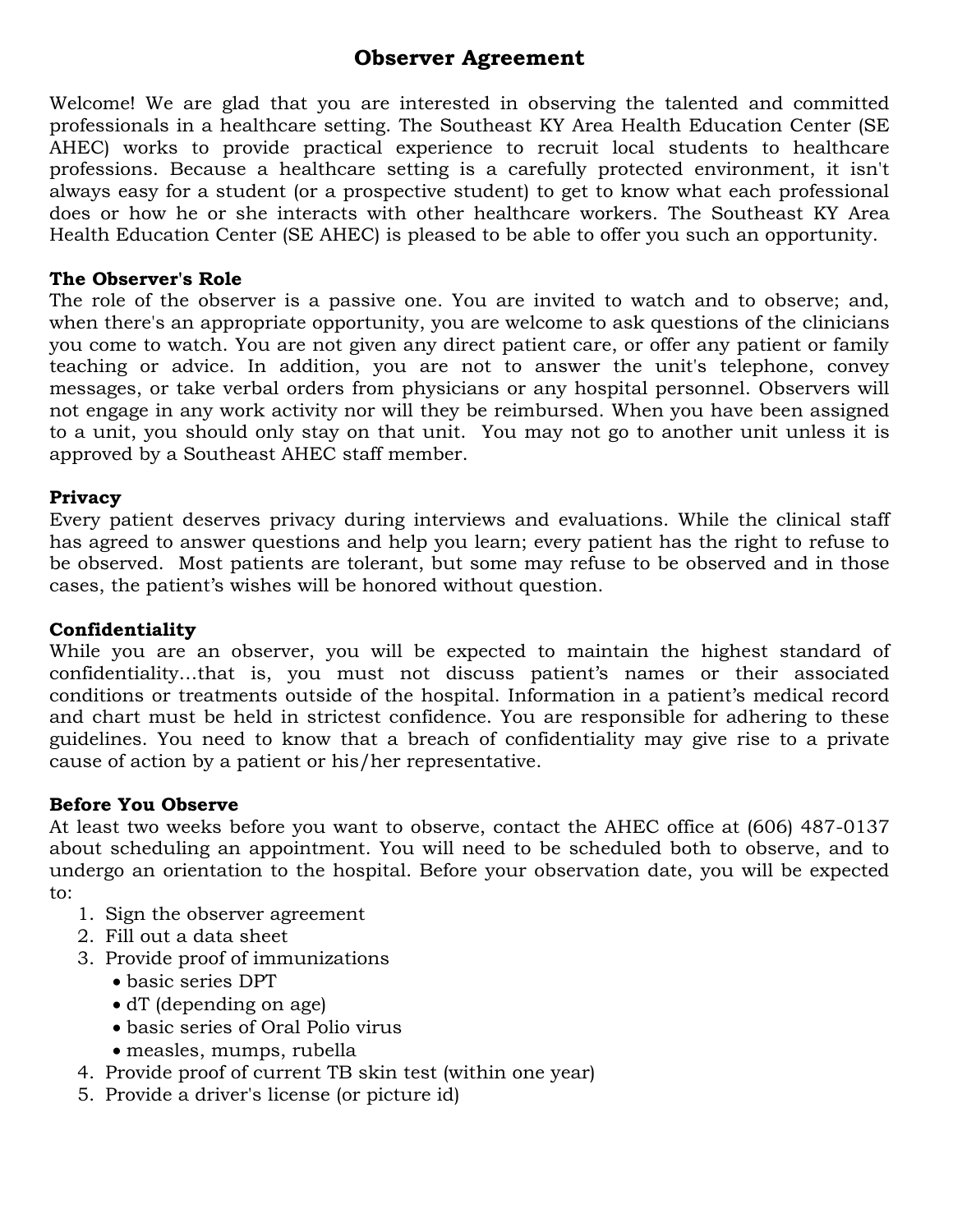### **Orientation**

For more than eight (8) hours of observation, the AHEC office will provide you with a brief orientation to the hospital, the policies and procedures that will apply during your visit. The AHEC office maintains a record of each scheduled observation.

#### **On the day you are to observe**

- Cover any of your cuts, scrapes, hangnails and rashes
- Eat a good, nutritious breakfast (This is not a frivolous request. It has been our experience that observers who have had no breakfast, or who have had an inadequate one are the observers most likely to faint in a clinical setting)
- Wash your hands with soap (And be sure to wash both before and after you have observed. The liquid soap in hospital restrooms contains an anti-bacterial agent)
- Be sure to **park in the lot on Roy Campbell Drive and ride the shuttle bus over to the ARH front entrance.**

#### **Appropriate Dress**

Student observers are to dress professionally and to maintain a neat, clean personal appearance. Jeans, shorts, belly shirts, tight t-shirts, sleeveless shirts/sweaters, or miniskirts are **NOT** to be worn. No open toed shoes are to be worn as well. Business casual is the accepted form of dress for all observers at the ARH Regional Medical Center. Do not wear scrubs or a lab coat. This is confusing for the patients, family members and others.

#### **Name Badges**

While you are in the hospital, the AHEC office will provide you with a name badge identifying you as an observer. You are required to wear the badge so that you will not be confused with hospital personnel.

#### **Parking**

Student Observers are asked to park in the lot on Roy Campbell Drive past the Hazard Fire Department. Observers need to ride the shuttle to the ARH Regional Medical Center front entrance. The hospital's administration is quite serious about restricting parking for patients and their families in other parking areas. We appreciate your cooperation in parking in this designated lot. If you have any questions on the location of this lot please call the AHEC office and we will give you directions.

After your paperwork is complete, you can begin your observation, please go to the AHEC Library office at the ARH Regional Medical Center. You will need to sign in. There is a log book that tells us you are in the hospital and that will help us locate you if an emergency arises. Before you leave the hospital, go back to the AHEC library to return your name badge and to sign out in the log book.